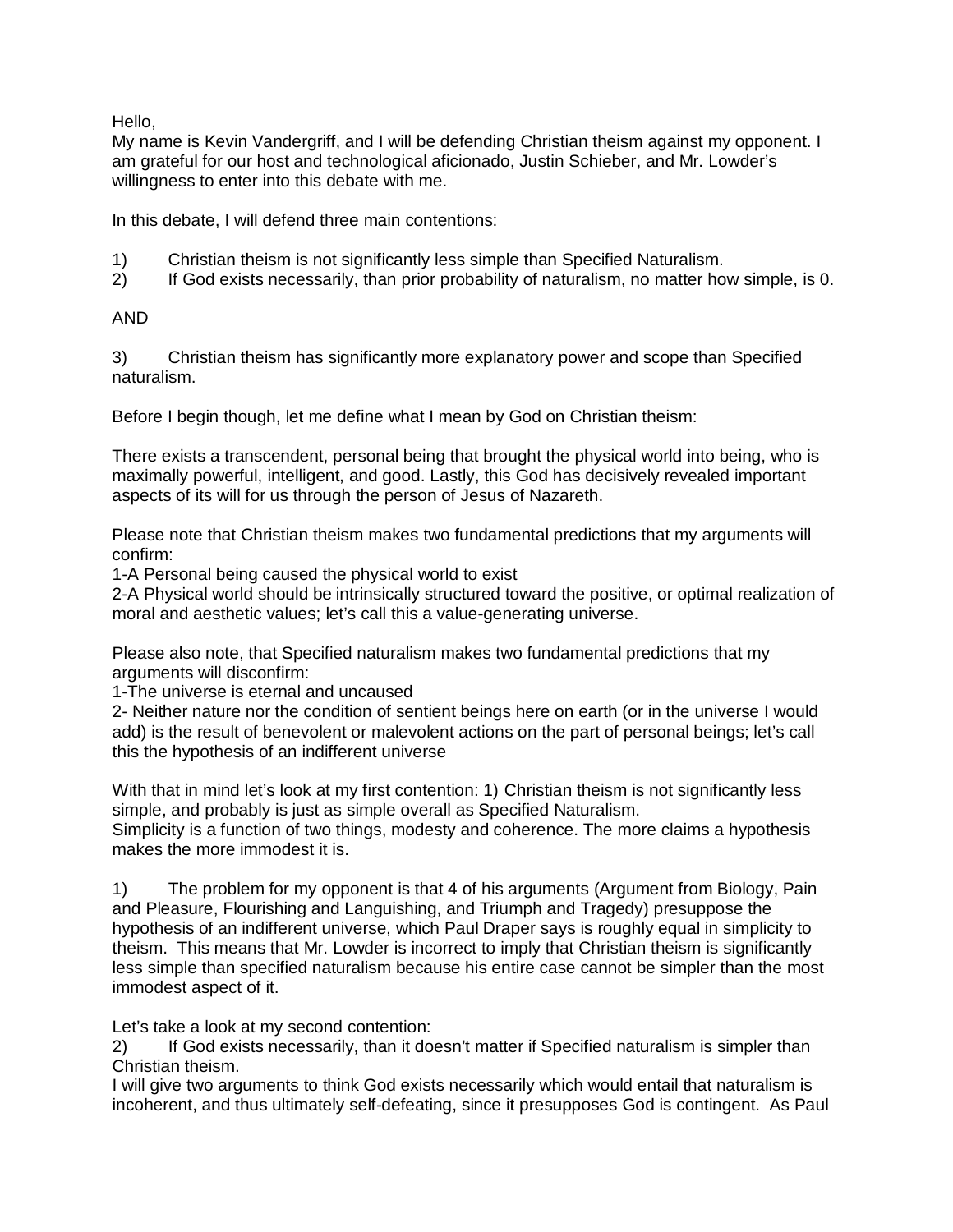Draper writes, "If theism were a necessary proposition and also true, then atheism would be, not just false, but self-contradictory, and so theism would have an intrinsic probability of one."

Let's look at my third contention; Christian theism has more explanatory power and scope than Specified Naturalism.

## 1) Argument 1: God is the best explanation for the origin of the universe

In 2003, three scientists developed the Borde-Guth-Vilenkin theorem which shows that any universe which is, on average, in a state of cosmic expansion throughout its history cannot be infinite in the past but must have a beginning. In 2012 Vilenkin showed that models that are not on average in a state of cosmic expansion fail on other grounds to avert the beginning of the universe. Vilenkin concluded, "None of these scenarios can actually be past-eternal." "All the evidence we have says that the universe had a beginning."

This fact disconfirms naturalism because it predicts that the universe is eternal and uncaused. Moreover, experience and intuition teaches that things that begin to exist have causes, so if the universe began to exist, then the universe must have a cause. But what kind of cause? By the very nature of the case, the cause must transcend the universe, have enormous miraculous power because it created the universe with no prior materials, and be an unembodied mind. Why a mind? Only abstract objects or an unembodied mind can transcend the universe, but we also know that abstract objects can't cause anything; therefore it follows that the transcendent cause of the universe must be an unembodied mind.

2) Argument 2: God is the best explanation of why space-time and all its contents exists rather than nothing

James Sinclair has developed a novel argument for God's existence which presupposes the universe is eternal but caused; he writes, "Quantum indeterminacy is only resolved through observation (called 'collapsing the wave function'). Hence an outside measurement apparatus must always exist. But cosmologists started to run into a problem when they began to consider the whole universe as a quantum object. What or who, outside the universe, collapses its wave function? An infinite regress problem develops that can only be resolved by recourse to a conscious, and necessary being!" William Lane Craig offers another reason to think the cause of an eternal universe is God, "I know of no other way to explain how a contingent universe can come from a necessarily existing cause; unless the cause is a personal agent who can freely choose to create a contingent reality."

3) Argument 3: God is the best explanation of the applicability of mathematics to the physical world.

As William Lane Craig brilliantly stated, "How is it that a mathematical theorist like Peter Higgs can sit down at his desk, and by pouring over mathematical equations predict the existence of a fundamental particle (the Higgs Boson) which experimentalists would discover 30 years later after sacrificing thousands of man hours and billions of dollars? Mathematics is the language of nature. How is this to be explained? If mathematical objects are abstract entities that are causally isolated from the universe then their applicability is a lucky coincidence. On the other hand, if mathematical objects are just useful fictions, how is it that nature is written in the language of these fictions?" The theist has a ready explanation; God patterned the universe after a mathematical structure that scientists routinely describe as value-generating or beautiful,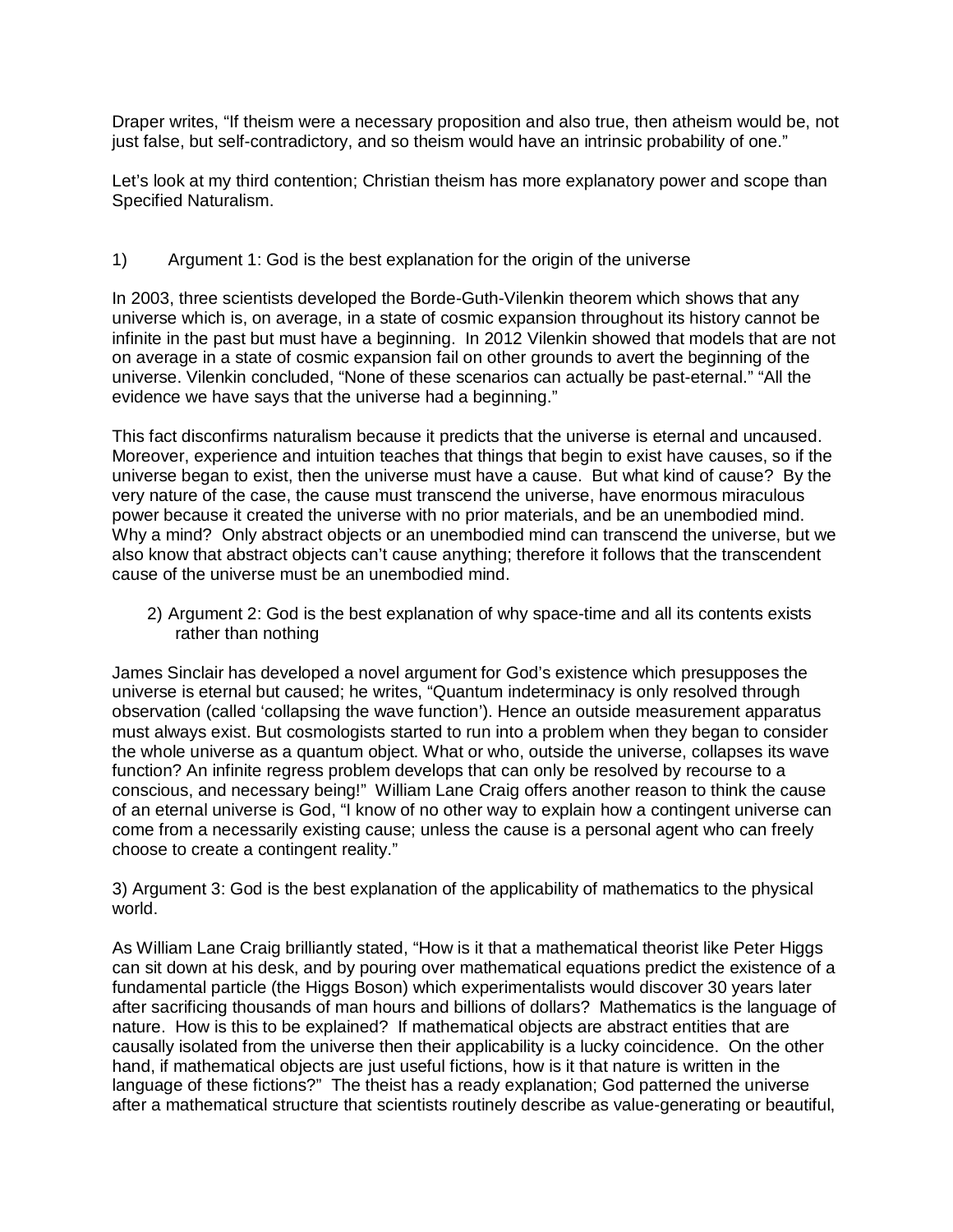elegant, simple, and complex. Moreover, people often value rationality, and if there is a rational mind par excellence that brought the universe into being, it is not surprising on theism that the universe is intelligible in terms of a cosmic mathematical grid, but it is very surprising on naturalism.

4) Argument 4: God is the best explanation of the discoverability of the universe.

What do you need to make cosmic and local discoveries? You need an intelligible universe, a planet with the deposits left from billions of years of geological and biological evolution to develop advanced technology, intelligent enough creatures to come out of evolution, and most surprising perhaps, you need a planet like Earth that shows up at just the right time and place in the cosmic evolution of the universe. Astrophysicist Hugh Ross writes, "Our human era … is theoretically the earliest and most optimal epoch that allows astronomers to study light from the origin of the universe. They can see light clear back to 0.000028 of its present age. Because of the universe's age, astronomers can directly view 99.9972 percent of cosmic history and almost behold the instant of cosmic creation!" This and several additional features show that the universe must be fine-tuned in order to be discoverable; but what is value-generating about the discoverability of the universe? It allows us to develop technology, which in turn allows us to greatly expand our ability to improve our conditions. Second, being able to understand the universe is widely perceived as intrinsically valuable judging by the effort it requires on the part of scientists to pursue fields of advanced physics, our respect for those that do, the fact that the government spends billions of dollars to fund research on the fundamental structure of the cosmos, and that the public generally supports this. Perhaps even more valuable is that this research has led to discovery of evidence for the existence of God which naturalists and Christian theists alike agree is of the utmost potential value. This is a huge coincidence that Christian theism doesn't need.

5) Argument 5: God is the best explanation of why there are embodied morally responsible agents,

Paul Draper writes, "One of the most striking facts about the universe human beings inhabit is that it contains, not just any life, but embodied moral agents (and patients)—living beings that have moral duties to others" and because…"such beings have a distinctive sort of dignity or worth does not raise the probability of their existing on the assumption that naturalism is true, but does raise the probability of their existing on theism." In addition, moral agency requires moral responsibility which in turn requires having the right kind of control over our behaviors. Humans have this kind of control because our brains are the most complex things in the universe. Keep in mind that there is no ladder of progress intrinsic to the process of evolution; you can rewind the tape, hit replay, and you aren't guaranteed to get embodied morally responsible agents ever again. Thus, embodied moral agents are not only improbable on naturalism, but of such a high value that they are precisely what you would expect in a valuegenerating universe predicted by Christian theism.

It gets worse for the naturalist. Recently, scientists in the fields of astrophysics, classical cosmology, quantum mechanics, and physics have been stunned to discover that the strengths and quantities that appear in the laws of nature as well as certain initial conditions that were just put in at the Big Bang, are fine-tuned to a precision hard to imagine to produce the building blocks and environments that embodied moral agents need in order to evolve anywhere in the universe. If any of these constants and quantities or initial conditions were altered by even a hairs breadth, the evolution of life would be physically impossible anywhere in the universe. As Paul Draper writes, "The fine-tuning data greatly strengthens the argument from embodied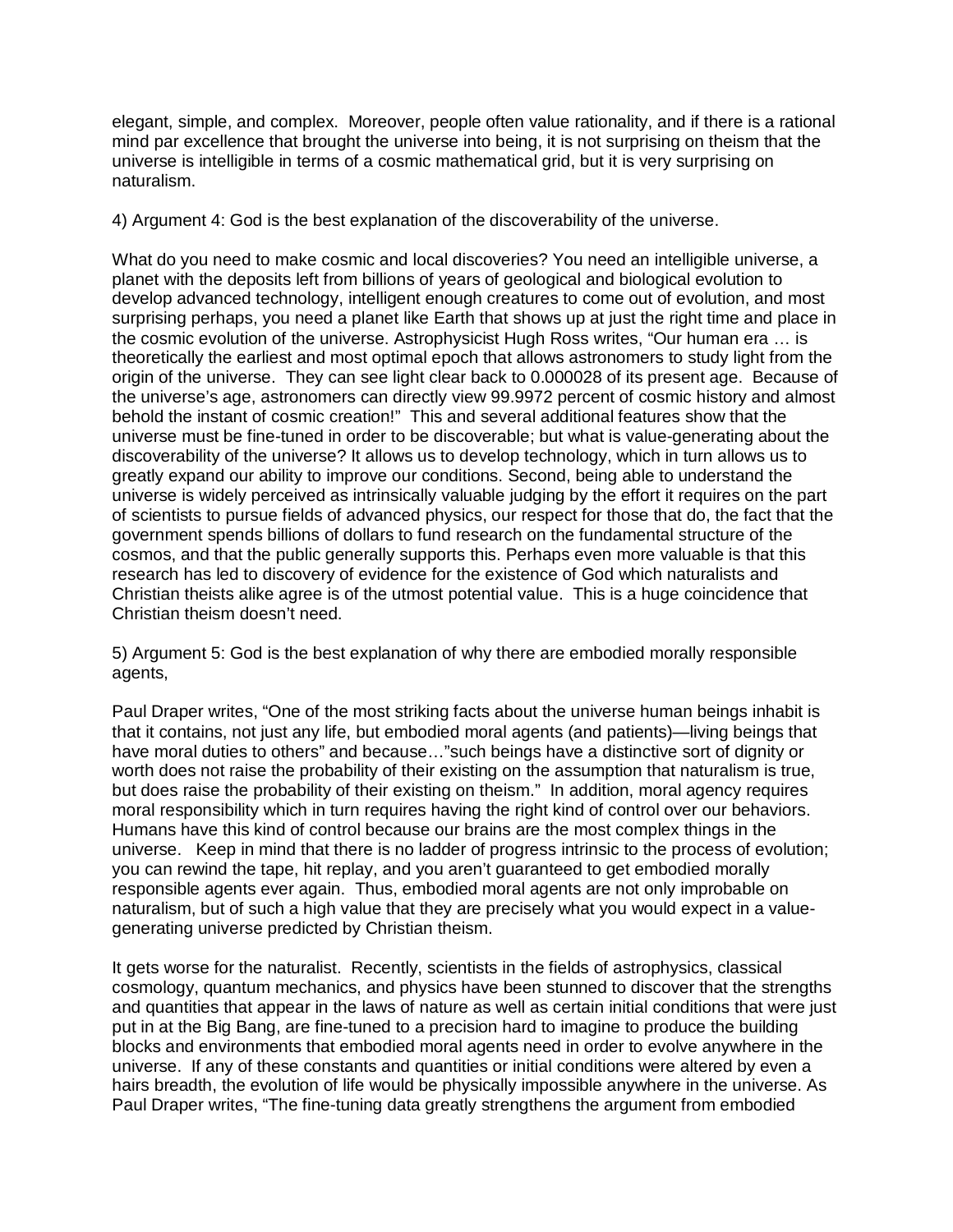moral agents because they show that moral agency is extremely improbable on naturalism (It is only because if this strengthening that the argument from moral agency can compete in the same league as the argument from evil). …Thus, moral agency is extremely unlikely given naturalism"

6) Argument 6: God is the best explanation of moral agents who apprehend necessary moral truths.

Charles Darwin once imagined a world where the instinctual moral beliefs of human beings were selected for under the same environmental conditions of that as hive-bees, "If . . . men were reared under precisely the same conditions as hive-bees, there can hardly be a doubt that our unmarried females would, like the worker-bees, think it a sacred duty to kill their brothers, and mothers would strive to kill their fertile daughters, and no one would think of interfering.

This illustrates the chancy, contingent, and extrinsic relationship between a biological species' instinctual moral beliefs that natural selection happens upon, and what rational beings with enough intelligence discover when they do ethics; namely, some moral facts are necessarily true. It is necessarily wrong to rape, murder, and slander. It is necessarily good to love, become a doctor, and appreciate works of art. But the question immediately arises, if natural selection does not intrinsically select for instinctual moral beliefs amenable to necessarily true reflective moral beliefs, but rather only those beliefs that are beneficial for survival, then how is it that natural selection, unguided, produced moral agents with instinctual moral beliefs that are amenable to necessarily true reflective moral beliefs? The chances are incredibly slim on naturalism, but exactly what you would expect on theism.

7) Argument 7: God is the best explanation of the connection between the flourishing of the kinds of moral agents there are, and the necessary moral truths that apply to them.

As Greg Ganssle has written, "Not only do we have beings to which necessary moral truths apply but we have beings that are made up in such a way that doing what is right (as determined by analytic moral truths) turns out to be good for them. It contributes to their flourishing rather than their languishing. Maybe only one in ten universes that are moral in that they have the right sorts of beings are such that moral goodness and the flourishing of the beings involved converge." The evidence that we live in a value-generating universe is becoming overwhelming.

8) Argument 8: God is the best explanation of why there are self-aware beings

Theism entails that self-awareness exists whereas naturalism does not. Since self-awareness does exist, it follows that self-awareness is evidence favoring theism over naturalism. J.P. Moreland captures the reason self-awareness supports theism over naturalism better than anyone, "The appearance of finite consciousness qua finite requires explanation and theism may employ the explanatory resources of its basic ontological inventory (e.g. consciousness in God) for that explanation…because consciousness per se is ontologically basic. Not so for a naturalist..."

9) Argument 9: God is the best explanation of the historical facts about Jesus of Nazareth. According to William Lane Craig, "New Testament historians have developed something of a consensus that Jesus came on the scene with an unprecedented sense of divine authority, to stand and speak in gods place, that in himself the kingdom of god had come, and as visible demonstrations of this fact he carried out a ministry of miracle working and exorcisms, the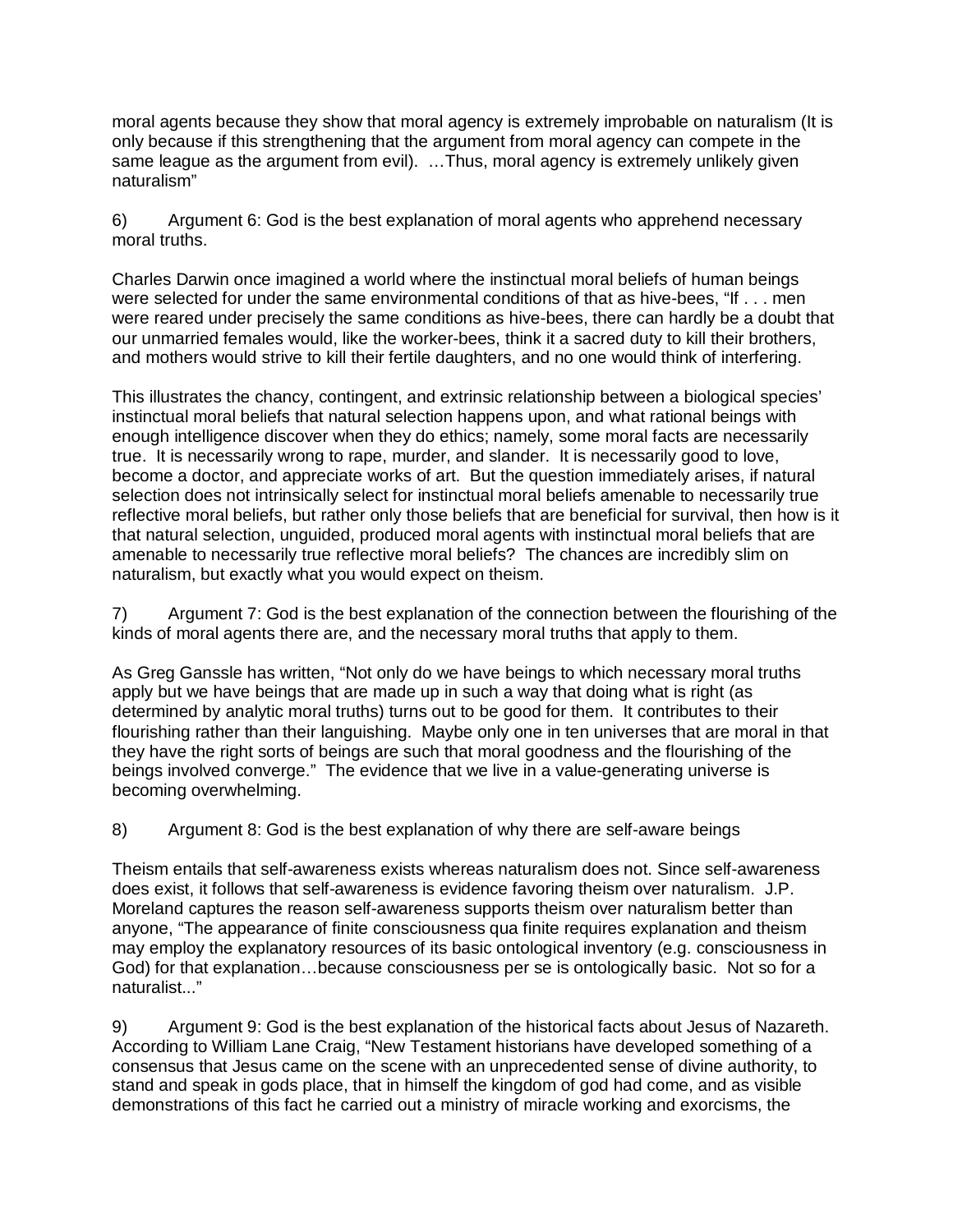supreme confirmation of this claim is his resurrection from the dead. If Jesus did rise from the dead, then we have a divine miracle on our hands and evidence for the existence of god." I realize that church leaders and members have a reputation of saying you just accept the resurrection of Jesus on 'blind faith,' but there are actually four facts that have been established and accepted as true by the majority of New Testament historians today (atheist, theist, liberal, and conservative alike) on the basis of objective historical criteria like independent, multiple attestation, embarrassment, dissimilarity, and the like. They are:

1) After dying from crucifixion, Jesus was buried in a tomb by Joseph of Arimathea 2) On the Sunday following the crucifixion, Jesus' tomb was found empty by a group of his women followers

3) On multiple occasions and under various circumstances, different individuals and groups of people experienced appearances of Jesus alive from the dead.

4) The original disciples believed that Jesus was risen from the dead despite their having every predisposition to the contrary.

The question that presents itself to us is what is the best explanation of these four facts? In his book Justifying Historical Descriptions, historian C. B. McCullagh lists six tests which historians use in determining what is the best explanation for given historical facts.6 The hypothesis "God raised Jesus from the dead" passes all these tests:

1. It has great explanatory scope: it explains why the tomb was found empty, why the disciples saw post-mortem appearances of Jesus, and why the Christian faith came into being.

2. It has great explanatory power: it explains why the body of Jesus was gone, why people repeatedly saw Jesus alive despite his earlier public execution, and so forth.

3. It is plausible: since Jesus' Messianic and divine self-understanding supercharges the religiohistorical context with miraculous anticipation and concrete meaning; the resurrection serves as divine confirmation of those radical claims.

4. It is not ad hoc or contrived: it requires only one additional hypothesis: that God exists. And I have given evidence to think God exists

5. It is in accord with accepted beliefs. The hypothesis: "God raised Jesus from the dead" doesn't in any way conflict with the accepted belief that people don't rise naturally from the dead. The Christian accepts that belief as wholeheartedly as he accepts the hypothesis that God raised Jesus from the dead.

6. It far outstrips any of its rival hypotheses in meeting conditions (1)-(5). Down through history various alternative explanations of the facts have been offered, for example, the conspiracy hypothesis, the apparent death hypothesis, the hallucination hypothesis, and so forth. Such hypotheses have been almost universally rejected by contemporary scholarship. None of these naturalistic hypotheses succeeds in meeting the conditions as well as the resurrection hypothesis.

10) Argument 10: God is the best explanation for the worthwhileness of life.

If we are in a value-generating universe, then we would expect self-aware beings with a right to life to have enough positive emotion, engagement, relationships, meaning and accomplishment